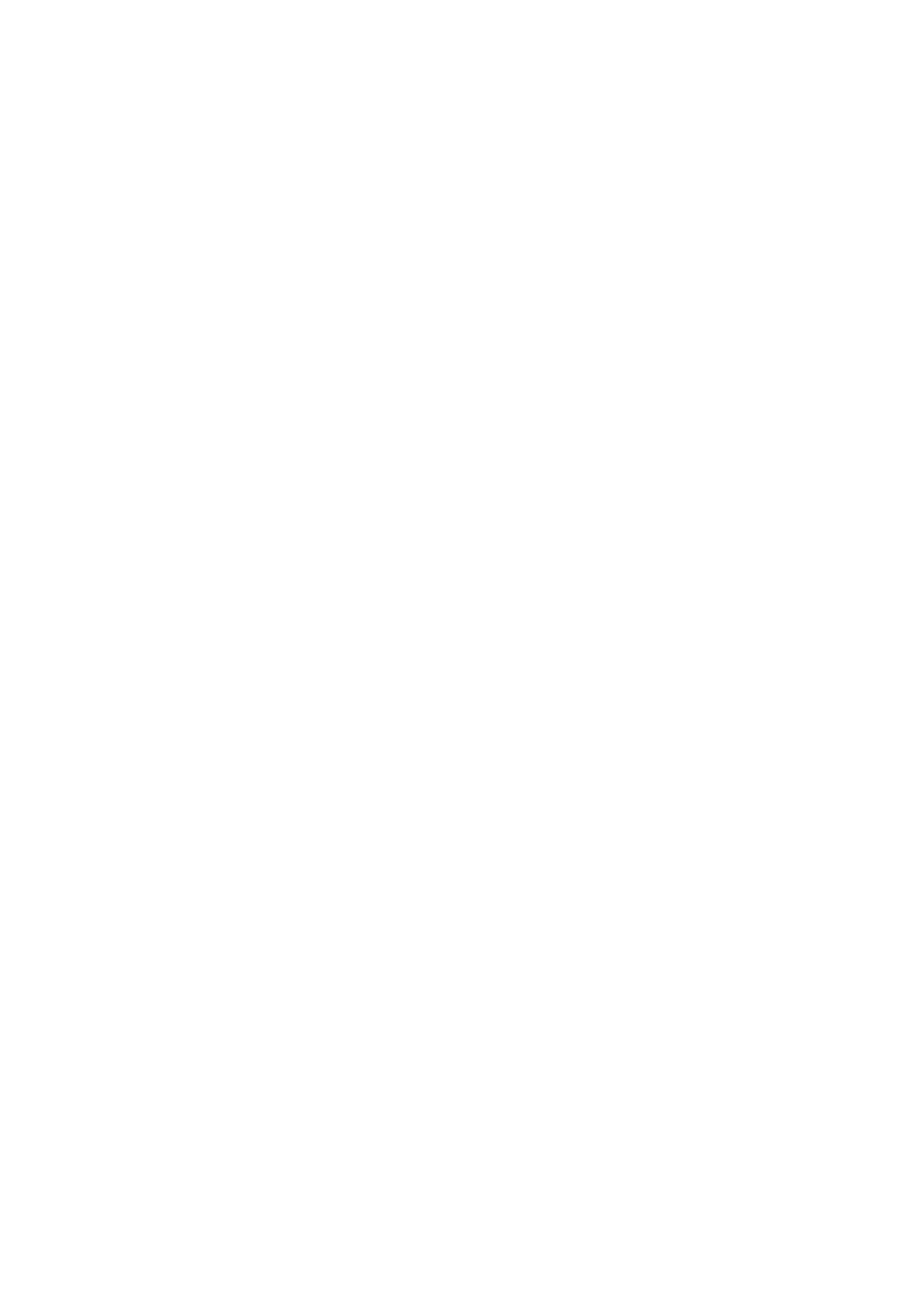Western Australia

# Western Australian Reproductive Technology Council (Nominating Bodies) Regulations 1992

## **Contents**

| 2.                | Citation<br>Nominating bodies |  |
|-------------------|-------------------------------|--|
|                   | <b>Notes</b>                  |  |
| Compilation table |                               |  |

Ceased on 04 Jul 2006 Version 00-b0-05 page i Extract from www.slp.wa.gov.au, see that website for further information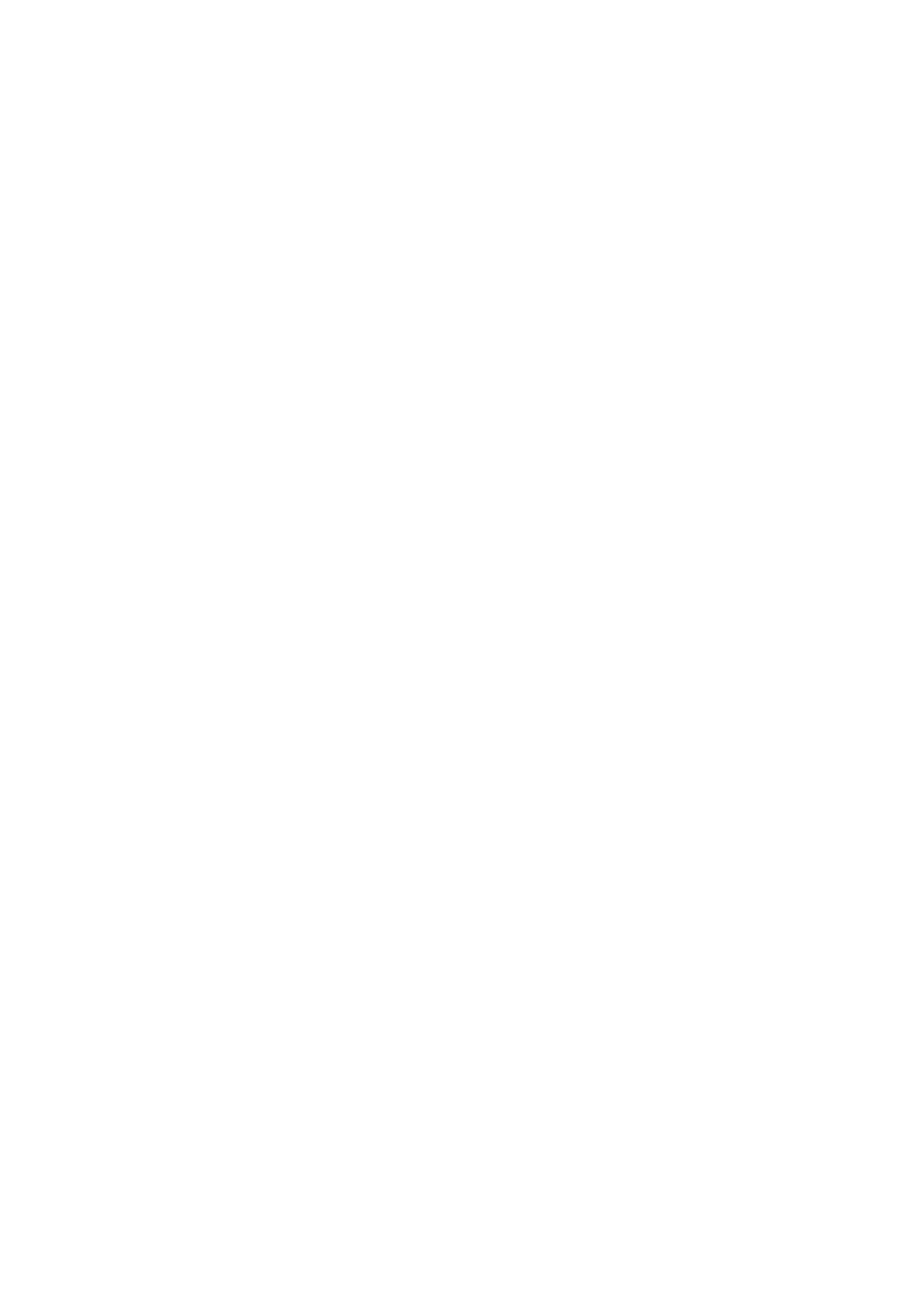Western Australia

HUMAN REPRODUCTIVE TECHNOLOGY ACT 1991

## Western Australian Reproductive Technology Council (Nominating Bodies) Regulations 1992

### 1. Citation

 These regulations may be cited as the Western Australian Reproductive Technology Council (Nominating Bodies) Regulations 1992.

### 2. Nominating bodies

For the purposes of section  $8(2)$  (a) (i) (D) of the *Human* Reproductive Technology Act 1991, the bodies respectively known as —

- (a) Concern for the Infertile Couple (Inc.);
- (b) The Fertility Society of Australia (Inc.), as incorporated in Victoria; and
- (c) the Office of Women's Interest,

 are hereby prescribed as being bodies having interests relevant to that Act.